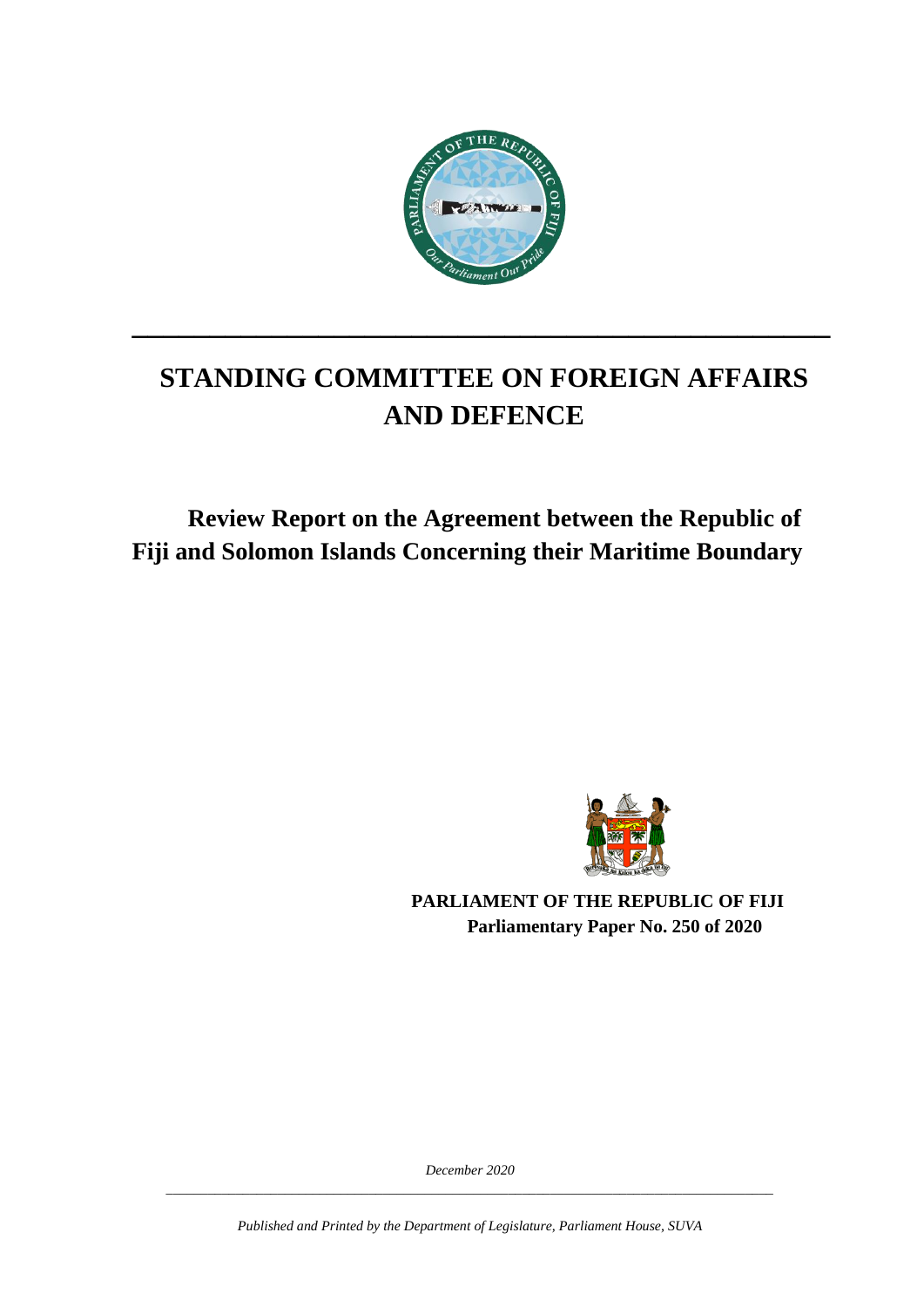#### **Table of Contents**

| 1.0 |  |
|-----|--|
| 1.1 |  |
| 1.2 |  |
| 1.3 |  |
| 2.0 |  |
| 2.1 |  |
| 2.2 |  |
| 3.0 |  |
| 4.0 |  |
| 5.0 |  |
| 6.0 |  |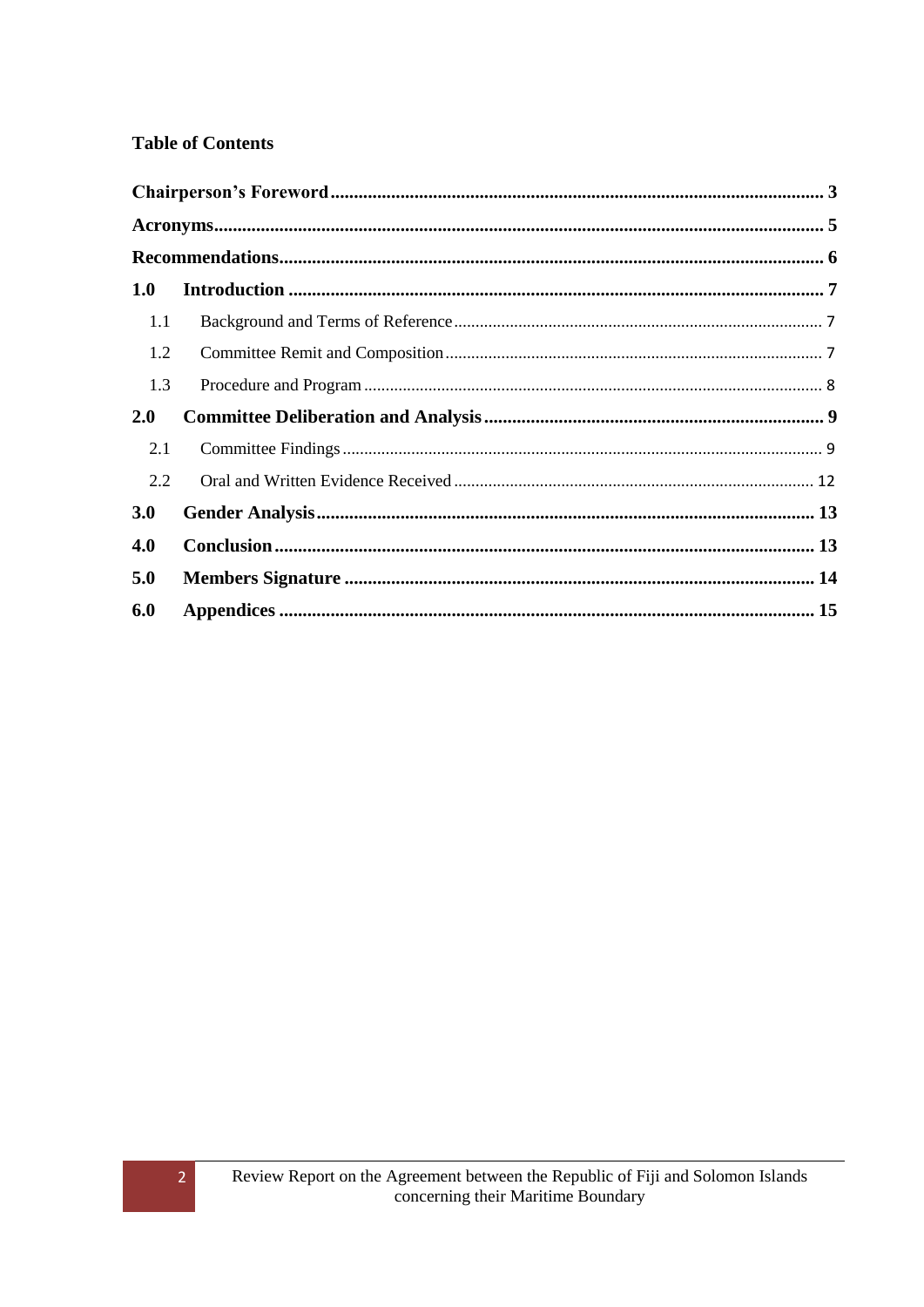## <span id="page-2-0"></span>**Chairperson's Foreword**

I am pleased to present the Review Report on the Agreement between the Republic of Fiji and Solomon Islands concerning their Maritime Boundary ("Agreement").

The United Nations Convention on the Law of the Sea ("UNCLOS") provides the legal principles for coastal states to define their maritime boundaries and to enjoy the rights and obligations set forth in UNCLOS to utilise and sustainably manage the resources within their Exclusive Economic Zone ("EEZ"). Fiji was the first State to ratify UNCLOS on 10 December 1982.

Fiji is progressing in securing and finalising the delimitation of its maritime boundaries through negotiations with neighbouring Pacific island countries.

According to UNCLOS, all coastal states are entitled to a 12 nautical mile territorial sea (Article 3 of UNCLOS), 24 nautical mile contiguous zone (Article 33 of UNCLOS), and a 200 nautical mile EEZ (Article 57 of UNCLOS) including the extended continental shelf claims not exceeding 350 nautical miles (Article 76 of UNCLOS) from the baseline from which the territorial sea is measured.

As a party to UNCLOS, Fiji has an obligation to define its maritime boundaries, most especially its EEZ which, while it is measured to 200 nautical miles, often overlaps with the EEZ boundaries of other coastal neighbouring States which surround Fiji. In accordance with Article 74 of UNCLOS, if there is an overlap of the EEZ boundaries between coastal neighbouring States, these States need to negotiate and finalise an agreement for the delimitation of those EEZ boundaries.

Forum Leaders in 2018, acknowledged the urgency and importance of securing the region's maritime boundaries as a key issue for the development and security of the region, and wellbeing of the Blue Pacific. The leaders committed to progressing the resolution of outstanding maritime boundary claims.

Fiji's commitments to UNCLOS at the Oceans Conference in 2017 to finalise its maritime boundaries issues by 2025, will be a milestone achievement. This portrays Fiji"s commitment to SDG 14 – Life below Water.

Fiji shares its EEZ boundaries with the following neighbouring countries - Vanuatu, Tonga, Tuvalu, Solomon Islands, Wallis and Futuna and New Caledonia.

This Agreement with the Solomon Islands is pivotal in the resolution of maritime boundaries regionally. In total, there are 48 shared maritime boundaries in the Pacific with 35 boundaries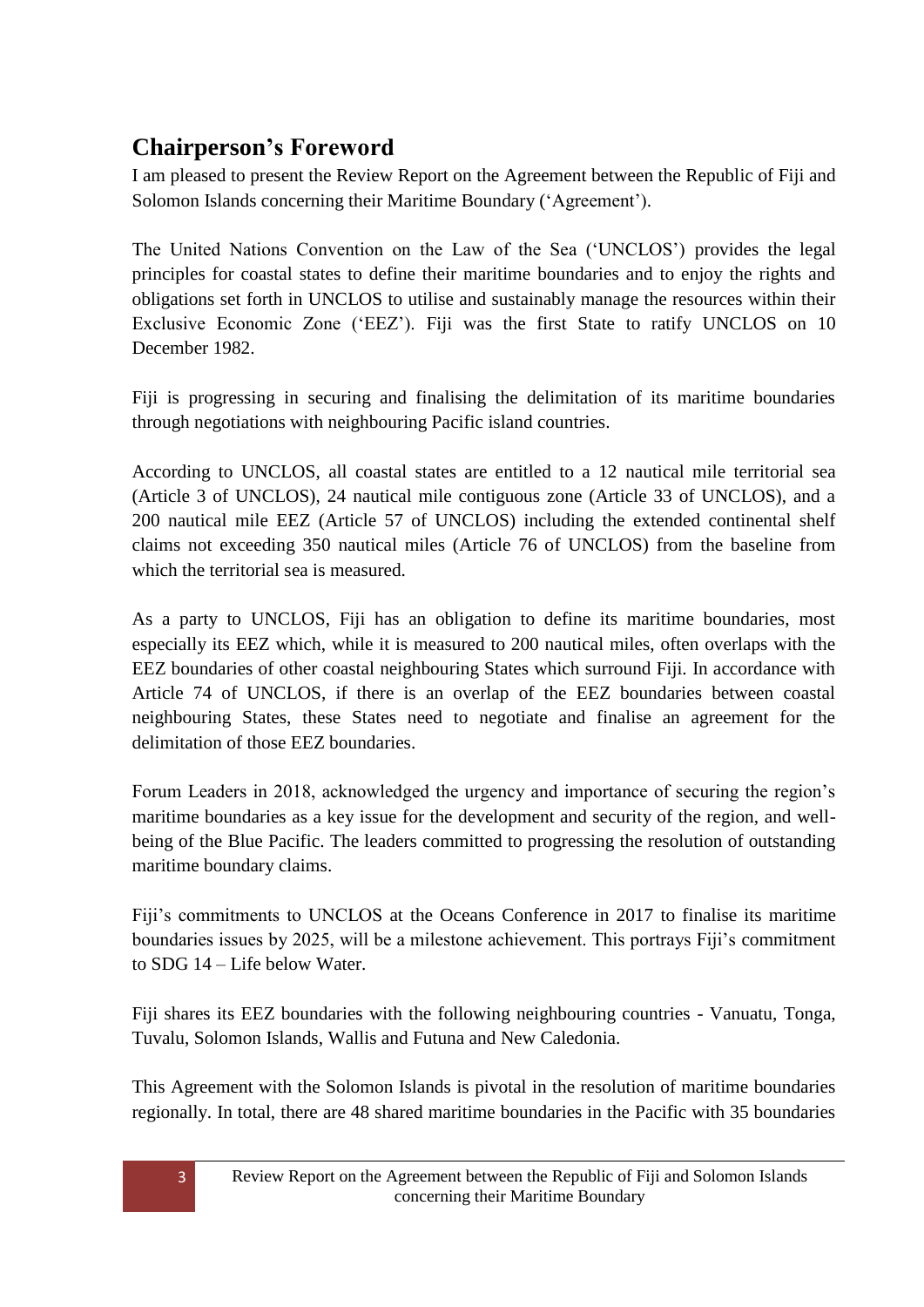being resolved through agreements such as this one. Fiji"s conclusion and execution of this Agreement will bring that number up to 36.

Compounding this issue is the region's biggest security threat – climate change – being a key driver, in particular the findings of the recent Intergovernmental Panel on Climate Change (IPCC) report on 1.5 degrees, which provided clear evidence on the urgency of responding to the threat of climate change. In the context of maritime boundaries, it means securing our place in the face of climate change and sea-level rise.

The endorsement and execution of this Agreement will contribute to improving governance, security, law enforcement, and management of the marine resources within Fiji's EEZ.

The Committee was informed by the Fiji Maritime Affairs Coordination Committee that:

- 1. There is no dispute between the two parties on their maritime boundaries; and
- 2. The Solomon Islands Government has assigned its High Commissioner to Fiji to sign the Agreement.

As such, the Committee recommends to Parliament that Fiji sign the Agreement.

The Committee commends the Republic of Fiji and the Solomon Islands Government for the active efforts to conclude one of the 13 remaining shared boundaries in our region and we acknowledge the immense contributions by stakeholders that assisted in the preparation of this report.

I take this opportunity to thank members of my Committee and the Secretariat for compiling this bipartisan report.

On behalf of the Standing Committee on Foreign Affairs and Defence, I submit this report to the Parliament.

Beca

<span id="page-3-0"></span>**Hon. Alexander O'Connor Chairperson**

\_\_\_\_\_\_\_\_\_\_\_\_\_\_\_\_\_\_\_\_\_\_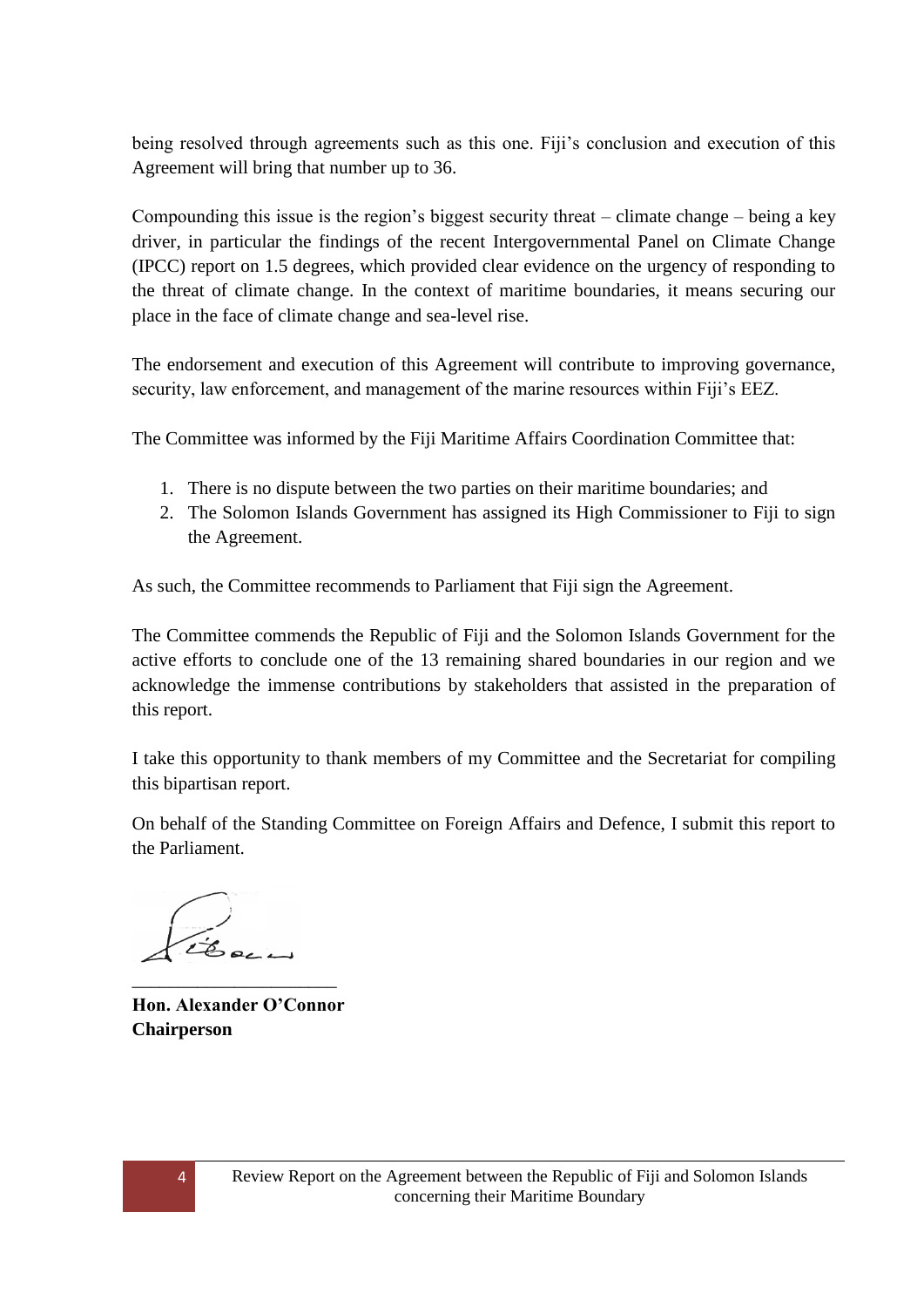## **Acronyms**

| <b>EEZ</b>      | <b>Exclusive Economic Zone</b>                                   |  |  |  |  |
|-----------------|------------------------------------------------------------------|--|--|--|--|
| <b>IPCC</b>     | Intergovernmental Panel on Climate Change                        |  |  |  |  |
| <b>IUU</b>      | Illegal, Unreported and Unregulated Fishing                      |  |  |  |  |
| <b>MACC</b>     | Maritime Affairs Coordinating Committee                          |  |  |  |  |
| <b>MDA</b>      | <b>Maritime Domain Awareness</b>                                 |  |  |  |  |
| <b>MODNSP</b>   | Ministry of Defence, National Security and Policing              |  |  |  |  |
| <b>MOFA</b>     | Ministry of Foreign Affairs                                      |  |  |  |  |
| <b>MS</b> Teams | Microsoft Office 365 Teams Application                           |  |  |  |  |
| <b>OSG</b>      | Office of the Solicitor-General                                  |  |  |  |  |
| <b>PIFS</b>     | Pacific Islands Forum Secretariat                                |  |  |  |  |
| <b>PIDF</b>     | Pacific Islands Development Forum                                |  |  |  |  |
| <b>SDGs</b>     | <b>Sustainable Development Goals</b>                             |  |  |  |  |
| <b>SO</b>       | <b>Standing Orders</b>                                           |  |  |  |  |
| <b>SPC GEM</b>  | Pacific Community (SPC) Geoscience, Energy and Maritime Division |  |  |  |  |
| <b>UNCLOS</b>   | United Nations Convention on the Law of the Sea                  |  |  |  |  |
| <b>USP</b>      | The University of the South Pacific                              |  |  |  |  |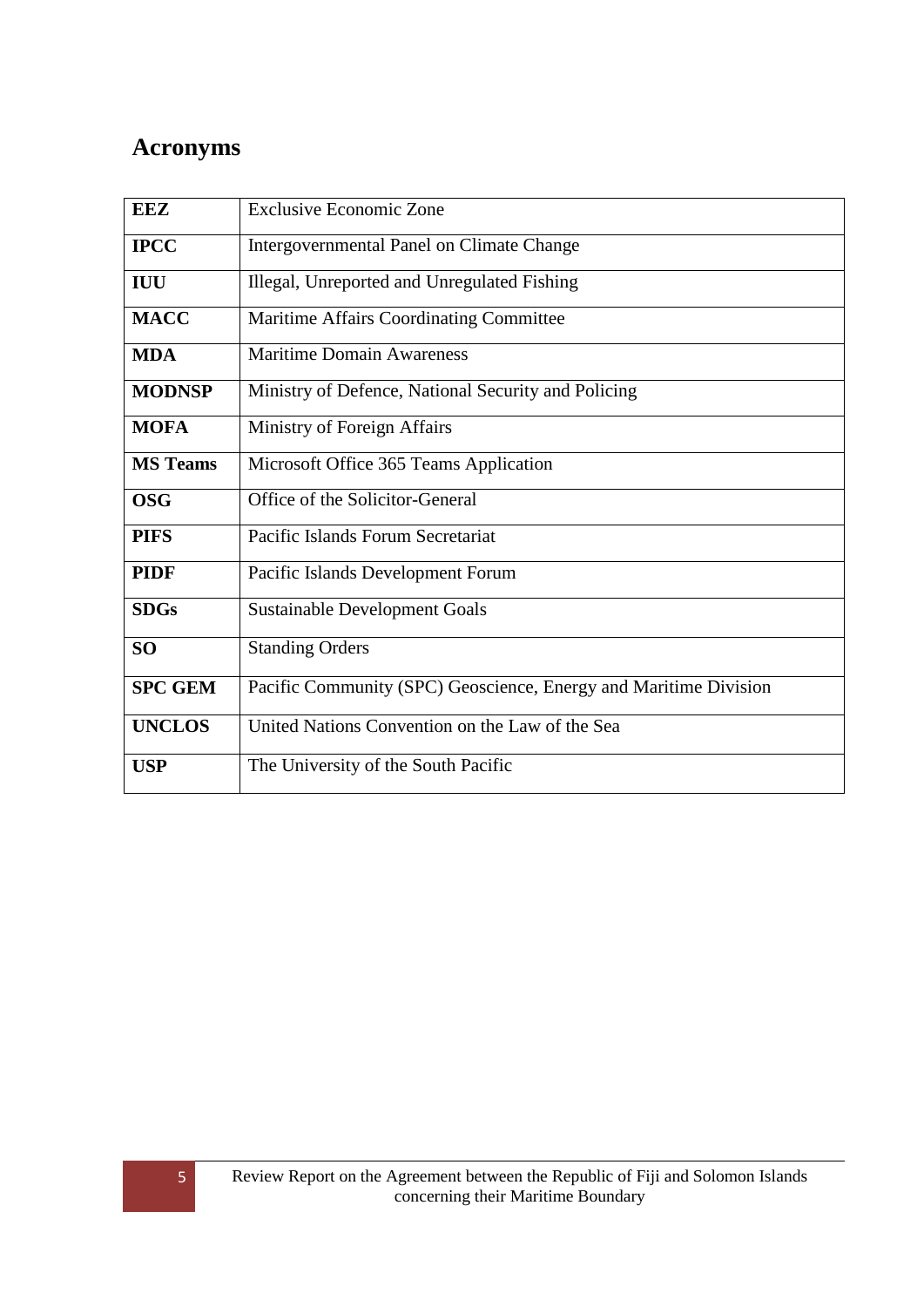## <span id="page-5-0"></span>**Recommendation**

The Committee recommends that:

1. Parliament endorse the Agreement for signing by the Parties.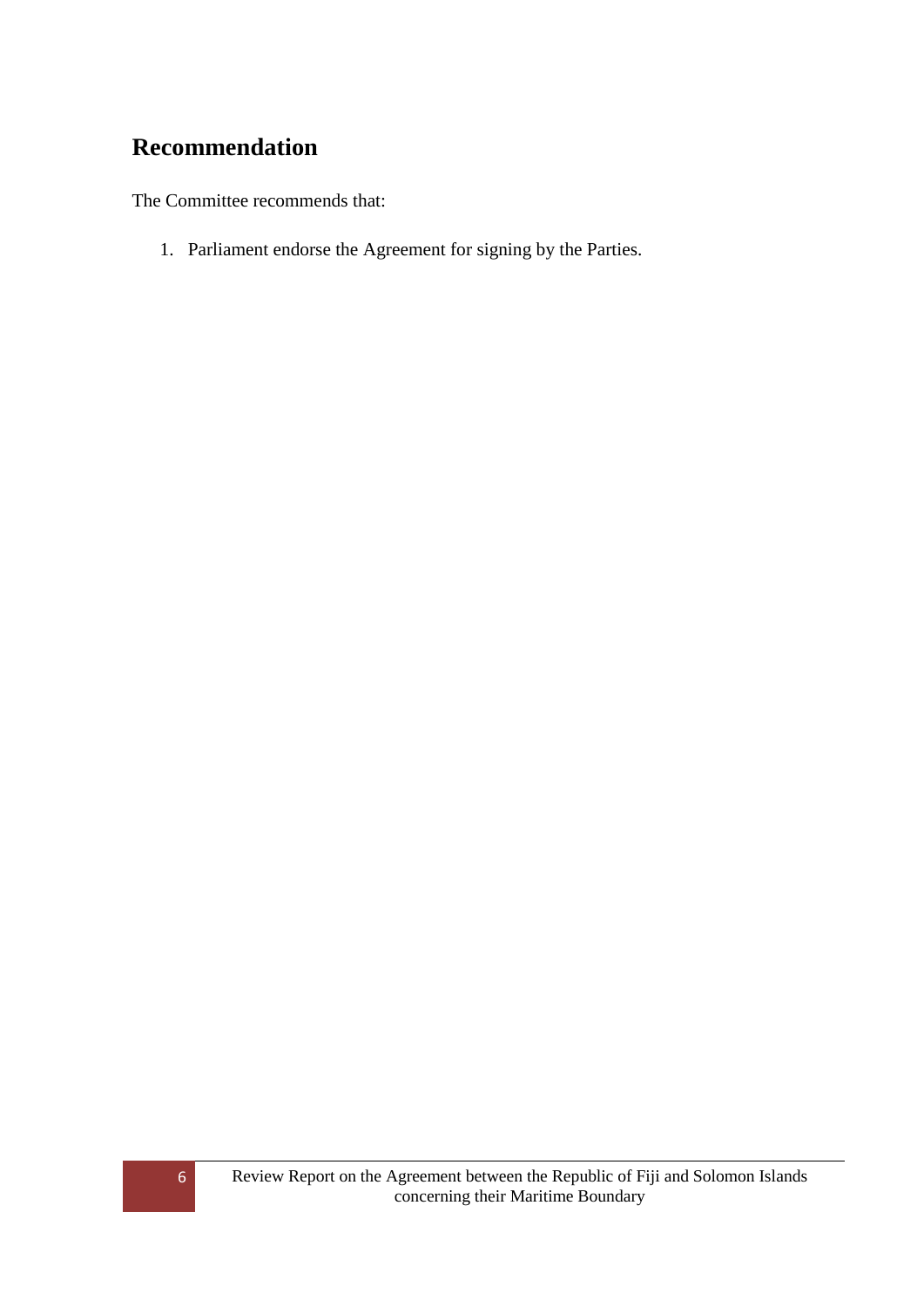## <span id="page-6-0"></span>**1.0 Introduction**

#### <span id="page-6-1"></span>**1.1 Background and Terms of Reference**

The Committee had its first virtual online meeting on Tuesday  $8<sup>th</sup>$  September 2020 and reviewed the Agreement between the Republic of Fiji and Solomon Islands Concerning their Maritime Boundary. From the  $15<sup>th</sup>$  September to  $5<sup>th</sup>$  October 2020, stakeholders made virtual online submissions on the MS Office Teams application in Suva.

The Report is divided into three parts:

- I. **Part One** focuses on the Committee recommendations
- II. **Part Two** covers the Findings of the report to Parliament
- III. **Part Three** -covers the Conclusion

#### <span id="page-6-2"></span>**1.2 Committee Remit and Composition**

Pursuant to Standing Order 109(2)(e) that the Standing Committee on Foreign Affairs and Defence is mandated to look into matters related to Fiji"s relations with other countries, development aid, foreign direct investment, oversight of the military and relations with multi-lateral organisations.

The members of the Standing Committee on Foreign Affairs and Defence are as follows:

- 1.2.1 Hon. Alexander O"Connor Chairperson
- 1.2.2 Hon. Dr. Salik Govind Deputy Chairperson
- 1.2.3 Hon. Selai Adimaitoga Member
- 1.2.4 Hon. Anare Jale Member
- 1.2.5 Hon. Pio Tikoduadua Member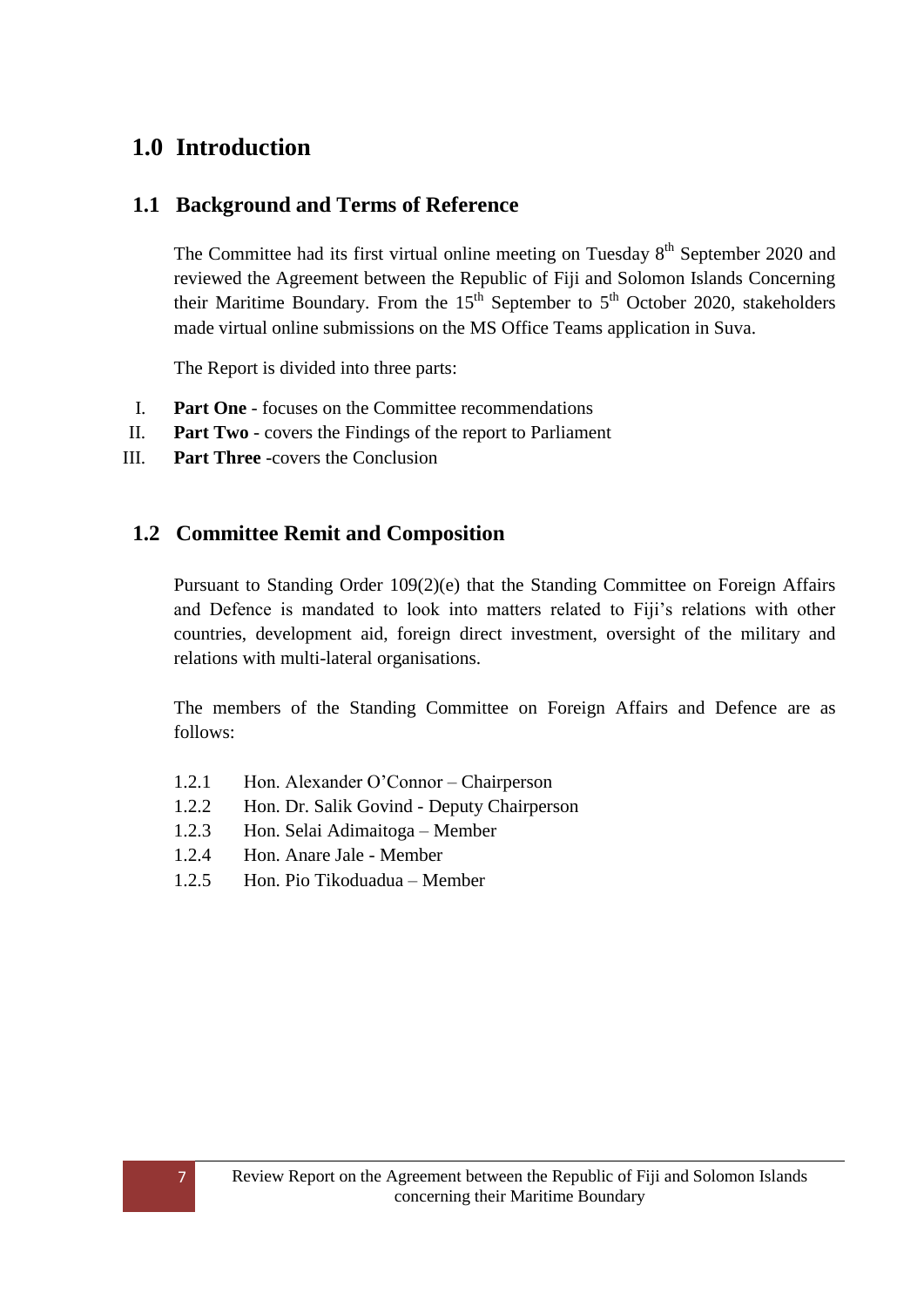#### <span id="page-7-0"></span>**1.3 Procedure and Program**

The Standing Committee on Foreign Affairs and Defence commenced its deliberation on the  $8<sup>th</sup>$  September to  $20<sup>th</sup>$  October 2020 in the Parliament using the online MS Office Teams, also received a written and oral submissions from stakeholders with the following attendees:

- Pacific Islands Forum Secretariat (PIFS)
- Pacific Islands Development Forum (PIDF)
- The University of the South Pacific (USP)
- Maritime Affairs Coordination Committee (MACC)
- Pacific Community (SPC) Geoscience, Energy and Maritime Division
- Ministry of Foreign Affairs (MOFA)
- Ministry of Defence, National Security and Policing (MODNSP)
- Office of the Solicitor-General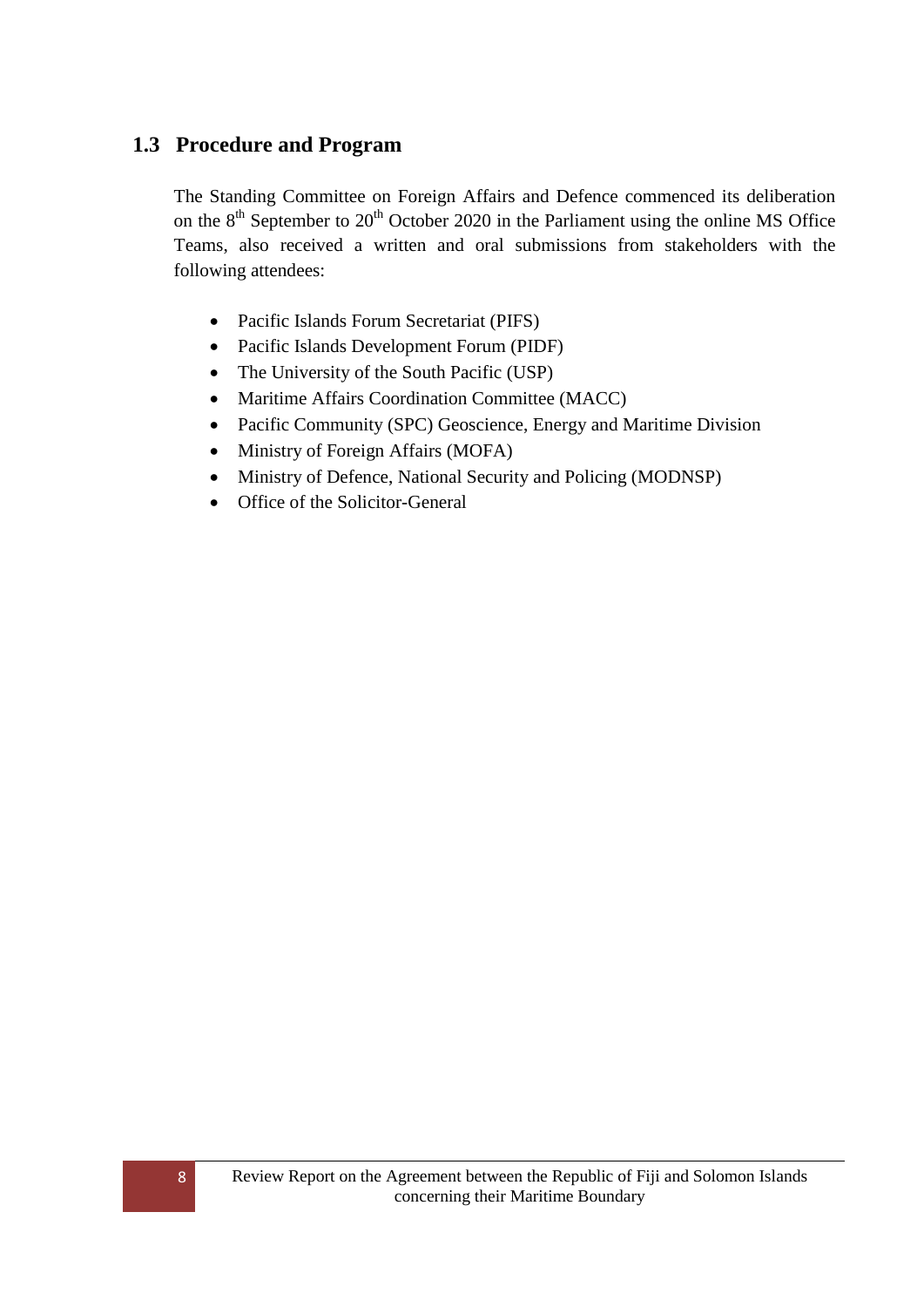## <span id="page-8-0"></span>**2.0 Committee Deliberation and Analysis**

#### <span id="page-8-1"></span>**2.1 Committee Findings**

The Committee gathered the following findings from the agencies listed below:

#### **2.1.1 Non-Government Organisations (NGOs)**

#### **2.1.1.1 Positives**

- 2.1.1.1.1 Members can exercise their rights to exert maritime claims as Parties to the UN Convention on the Law of the Sea (UNCLOS).
- 2.1.1.1.2 The recent endorsement by Leaders of the Blue Pacific narrative provides urgent impetus to the need to complete this work.
- 2.1.1.1.3 Securing Fiji in the face of climate change and sea-level rise.
- 2.1.1.1.4 Reaffirmation of Fiji"s commitment to conclude negotiations on all outstanding maritime boundaries claims and zones.
- 2.1.1.1.5 The Pacific Islands Forum Secretariat supports this agreement because it demonstrates the global commitments of our member states towards UNCLOS, SDG14 and the UN Oceans Conference.
- 2.1.1.1.6 Conservation and security a defined maritime boundary allows for efficient monitoring and surveillance.

#### **2.1.1.2 Negatives**

2.1.1.2.1 There being no direct implications highlighted by any of the NGOs.

#### **2.1.1.3 Proposals for Amendments/Considerations**

- 2.1.1.3.1 PIFS noted that "sovereignty rights" under Article 5 appears to be inconsistent with what UNCLOS states. Article 56 of the Convention regarding the Exclusive Economic Zone, makes specific reference to "sovereign rights", not "sovereignty rights". "Sovereignty rights" is not found in UNCLOS. Using "sovereignty rights" has the potential to add confusion as to whether the intention is for "sovereignty" (without the word rights) or "sovereign rights". Under UNCLOS, these are two distinctive rights.
- 2.1.1.3.2 PIFS also noted in its second observation that relates to Article 6 "Adjustments to Maritime Boundary". While we note that Article 6 is a standard clause in most MB Treaties, it could be read as and supporting the argument that maritime boundary is "ambulatory". This interpretation does not support regional views and appears contrary to Leaders' commitment in their Annual Meetings as well as under the Framework for a Pacific Oceanscape to secure maritime boundaries, unchallenged and unchanged despite sea-level rise and climate change, although the UN Convention on the Law of the Sea (UNCLOS) is silent on these issues.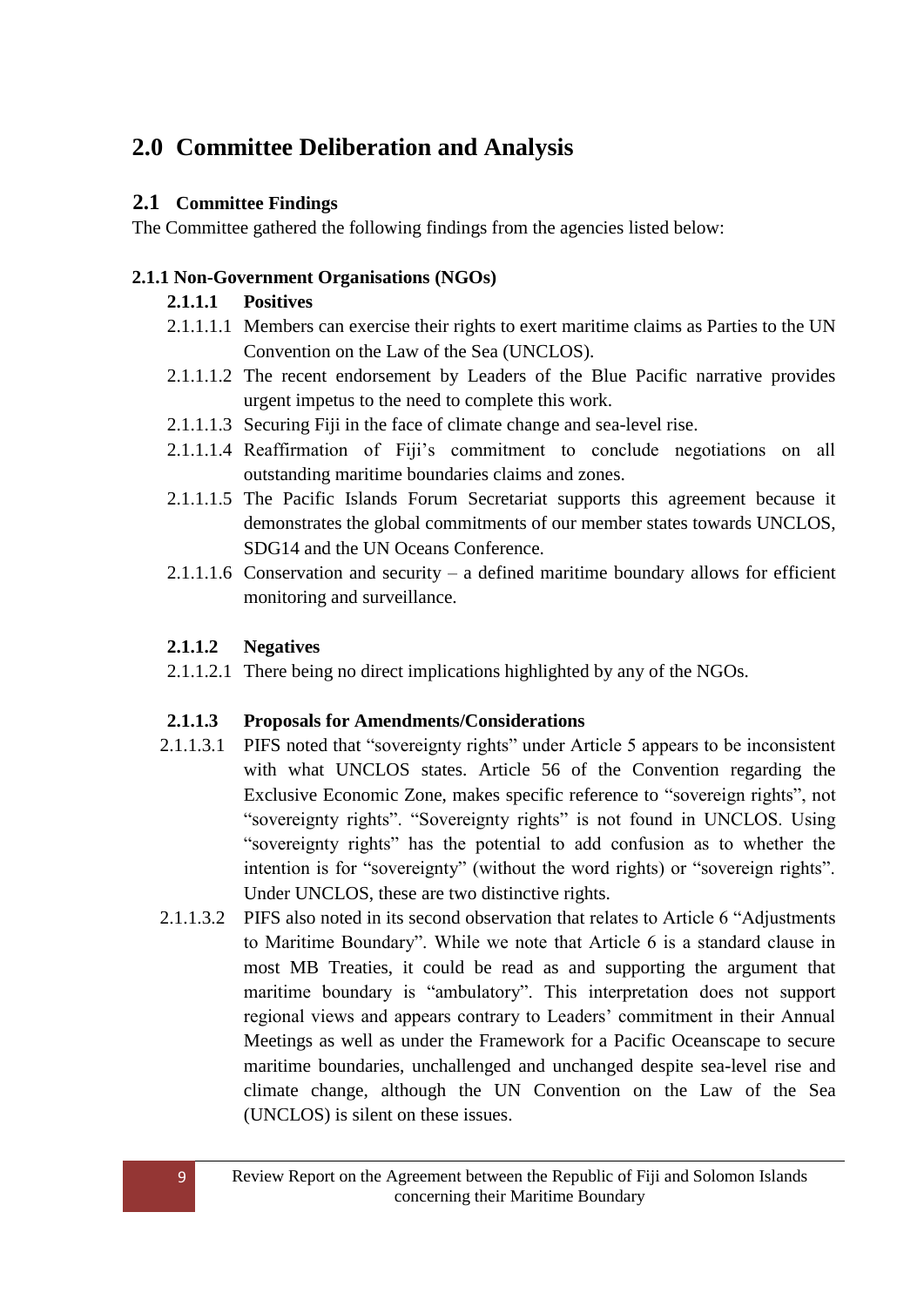- 2.1.1.3.3 Our third and final observation relates to and further supports our second point by proposing that a "finality clause" be incorporated in the Agreement to clearly articulate that once the maritime boundary is delineated in accordance with the Convention, that it is final and permanent, and therefore cannot be challenged or reduced as a result of sea-level rise and climate change.
- 2.1.1.3.4 PIFS has reviewed and taken into consideration the final Agreement and Written Analysis of the Agreement provided by the Committee and is of the view that such agreement should be endorsed provided that:
- 2.1.1.3.4.1 Adequate due diligence has been carried out with other relevant stakeholders;
- 2.1.1.3.4.2 Article 2 of the Agreement (Purpose) should be amended by inserting (UNCLOS) after the word "international law." Although the agreement is referring to UNCLOS it must be precise in the narrative of the agreement, particularly on the various Articles.**<sup>1</sup>**
- 2.1.1.3.4.3 Article 6 "Adjustments to Maritime Boundary". While Article 6 is a standard clause in most MB Treaties, it could be read as and supporting the argument that maritime boundary is "ambulatory". Indeed, our legal Consortium colleagues concluded that once it enters into force this provision would require Fiji and Solomon Islands to revise the treaty line set out in Article 3 if there is a sufficiently significant physical change to the coastline that affects the relevant basepoints (on Fatutaka in the Solomon Islands or Rotuma in Fiji).
- 2.1.1.3.4.4 Issues raised herewith have been addressed by the Maritime Affairs Coordination Committee.

#### **2.1.2 Higher Education Institutions (HEIs)**

#### 2.1.2.1 **Positives**

2.1.2.1.1 USP support the recommendation for Parliament to endorse the agreement due to rich tuna fishing grounds and hydrothermal deposits.  $2^{\circ}$ 

#### **2.1.2.2 Negatives**

2.1.2.2.1 There being no direct implications highlighted by the HEIs.

#### **2.1.2.3 Proposals for Amendments/Considerations**

- 2.1.2.3.1 Paragraph 1.4 of your Written Analysis may need to be adjusted a bit Fiji"s EEZ boundary is already defined under the Marine Spaces Act 1977.
- 2.1.2.3.2 Coordinates specified under Article 3 of the Agreement is consistent with section 6 of the Marine Spaces Act 1977 and coordinates in Second Schedule, Para 3.
- 2.1.2.3.3 Fiji appears to gain a bit of area new coordinates.

<sup>1</sup> <sup>1</sup> Pacific Islands Development Forum Virtual Submission on the 15<sup>th</sup> September, 2020  $^2$  The University of the South Pacific Virtual Submission on the 15<sup>th</sup> September, 2020

<sup>10</sup> Review Report on the Agreement between the Republic of Fiji and Solomon Islands concerning their Maritime Boundary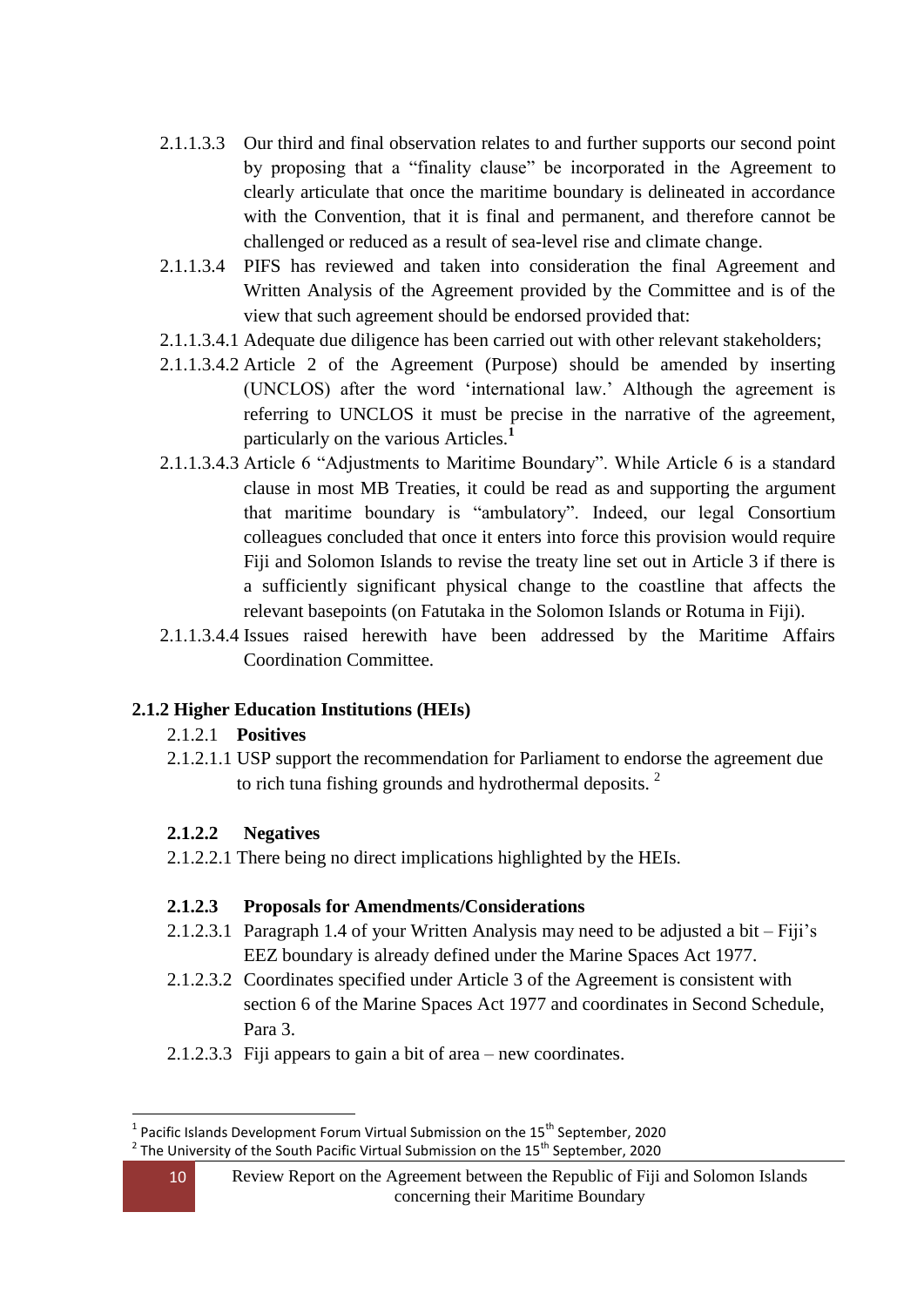- 2.1.2.3.4 Marine Spaces Act 1977 needs to be amended to be consistent with new coordinates specified in Article 3 of the Agreement.
- 2.1.2.3.5 Last line of Article 9 of the Agreement may need to be amended-it should read coordinates in Article 3 (not Article 1).
- 2.1.2.3.6 Written Analysis 4.0-Impact of Execution of Agreement is minimal and only will affect coordinates specified in the Marine Spaces Act 1977.

#### **2.1.3 Government Ministries and Statutory Bodies**

#### **2.1.3.1 Positives**

- 2.1.3.1.1 The successful conclusion of the Fiji and Solomon Islands Maritime Boundary will bring the remaining boundary negotiations down to three  $(3)$  – Tonga, Vanuatu, and the North Fiji Basin High Sea pocket. This is a positive indication that Fiji is on track to meet its commitments under UNCLOS to finalise all its outstanding maritime boundaries.
- 2.1.3.1.2 Confirmation of the above Treaty ensures the clear demarcation of our maritime boundary.
- 2.1.3.1.3 Ensures the protection of our Maritime Domain Awareness (MDA) through the detection of illegal activities that impact on maritime safety, security, economy and environment.
- 2.1.3.1.4 Enhances our Search and Rescue Region by working collaboratively with the Solomon Islands.
- 2.1.3.1.5 Facilitates the extradition of those that commit an offence i.e trafficking of Drugs, Illegal, Unregulated and Unreported Fishing (IUU), arms smuggling and prostitution in the high seas within their respective territories.
- 2.1.3.1.6 Enhances our joint patrol of our EEZ.

#### 2.1.3.2 **Negatives**

2.1.3.2.1 There being no direct implications highlighted by any of the Government Ministries.

#### **2.1.3.3 Proposals for Amendments/Considerations**

2.1.3.3.1 Fast-track the Maritime Security Strategy (MSS) that encompasses challenges, threats, opportunities and mitigation under the portfolio of the Ministry of Defence, National Security and Policing.

#### **Challenges**

Climate change over time poses a challenge to maritime boundary agreement between Fiji and other countries in the Pacific Region.

The challenge is to mobilize resources to establish an effective maritime surveillance and monitoring mechanisms for the individual EEZs.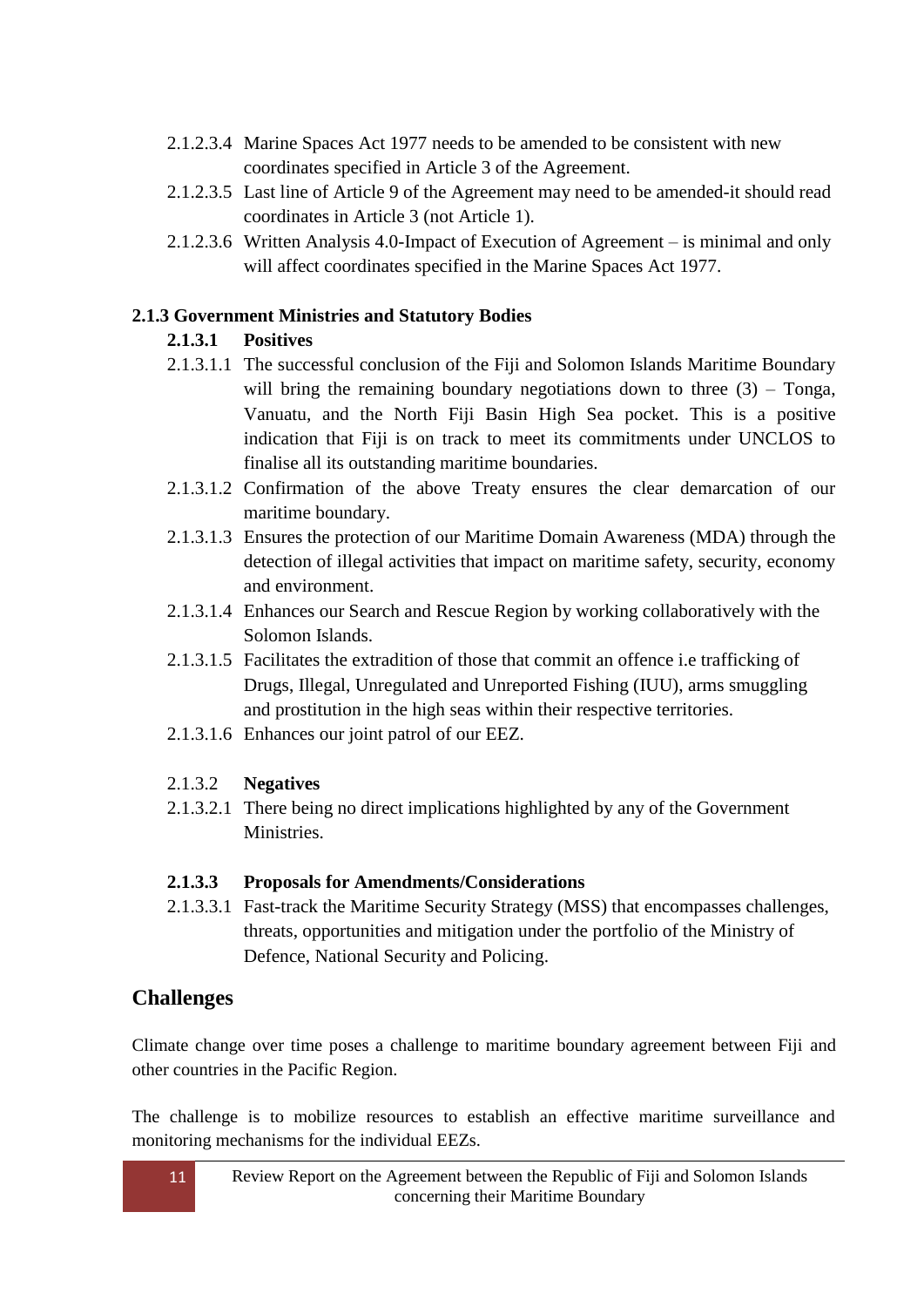### <span id="page-11-0"></span>**2.2 Oral and Written Evidence Received**

The Committee received oral and written submissions from stakeholders and the public as listed in *Appendix A*.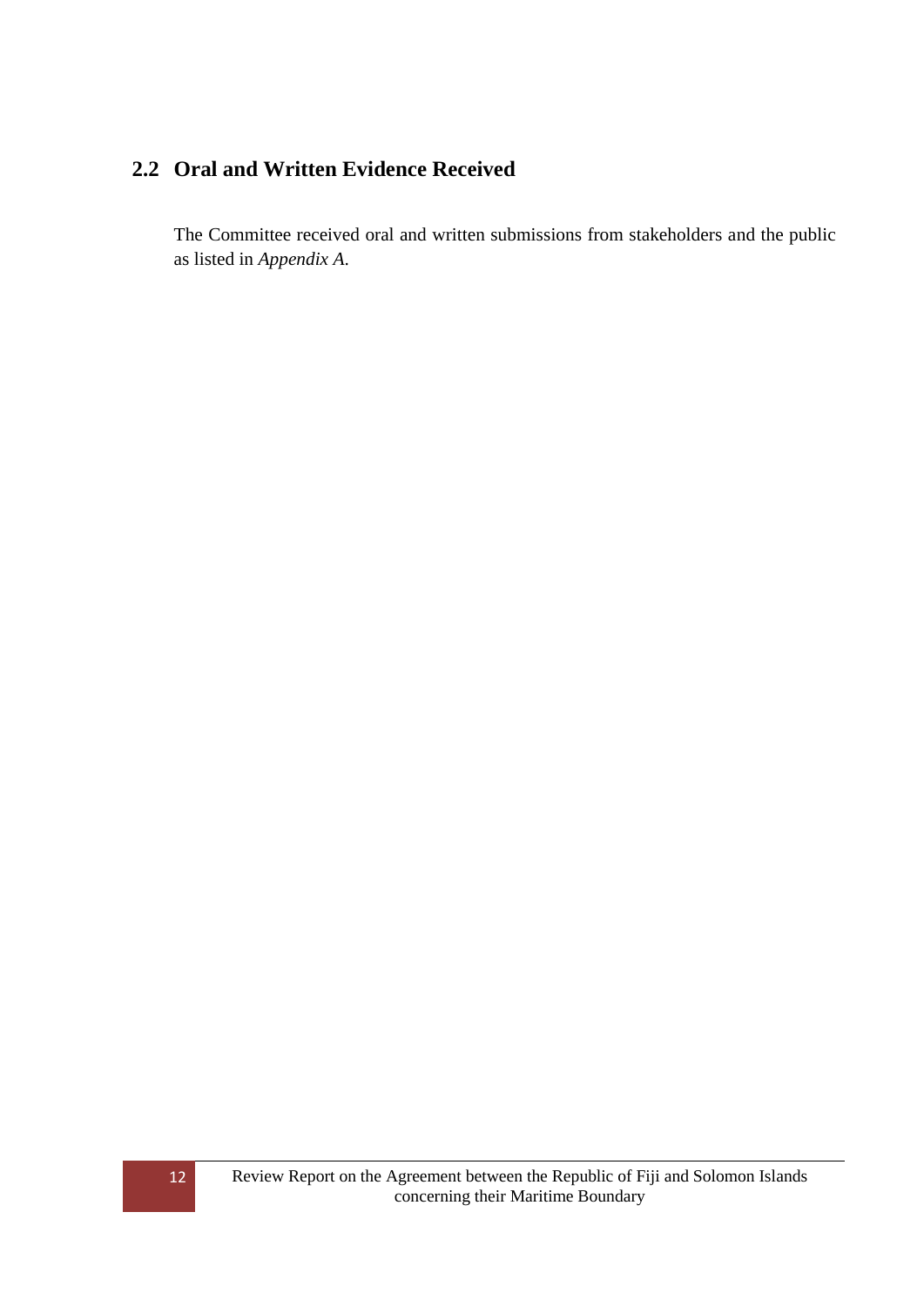## <span id="page-12-0"></span>**3.0 Gender Analysis**

The Agreement is a milestone in Fiji"s broader global commitments to UNCLOS, our commitments to SDG 14 – Life below Water and our commitment at the Oceans Conference 2017 to complete our outstanding maritime boundary negotiations by 2025. This commitment aligns with regional aspirations towards a Blue Pacific Continent and the overall Agenda 2030 on sustainable development.

### <span id="page-12-1"></span>**4.0 Conclusion**

The Standing Committee on Foreign Affairs and Defence has fulfilled its mandate approved by Parliament which is to review the Agreement between the Republic of Fiji and Solomon Islands Concerning their Maritime Boundary.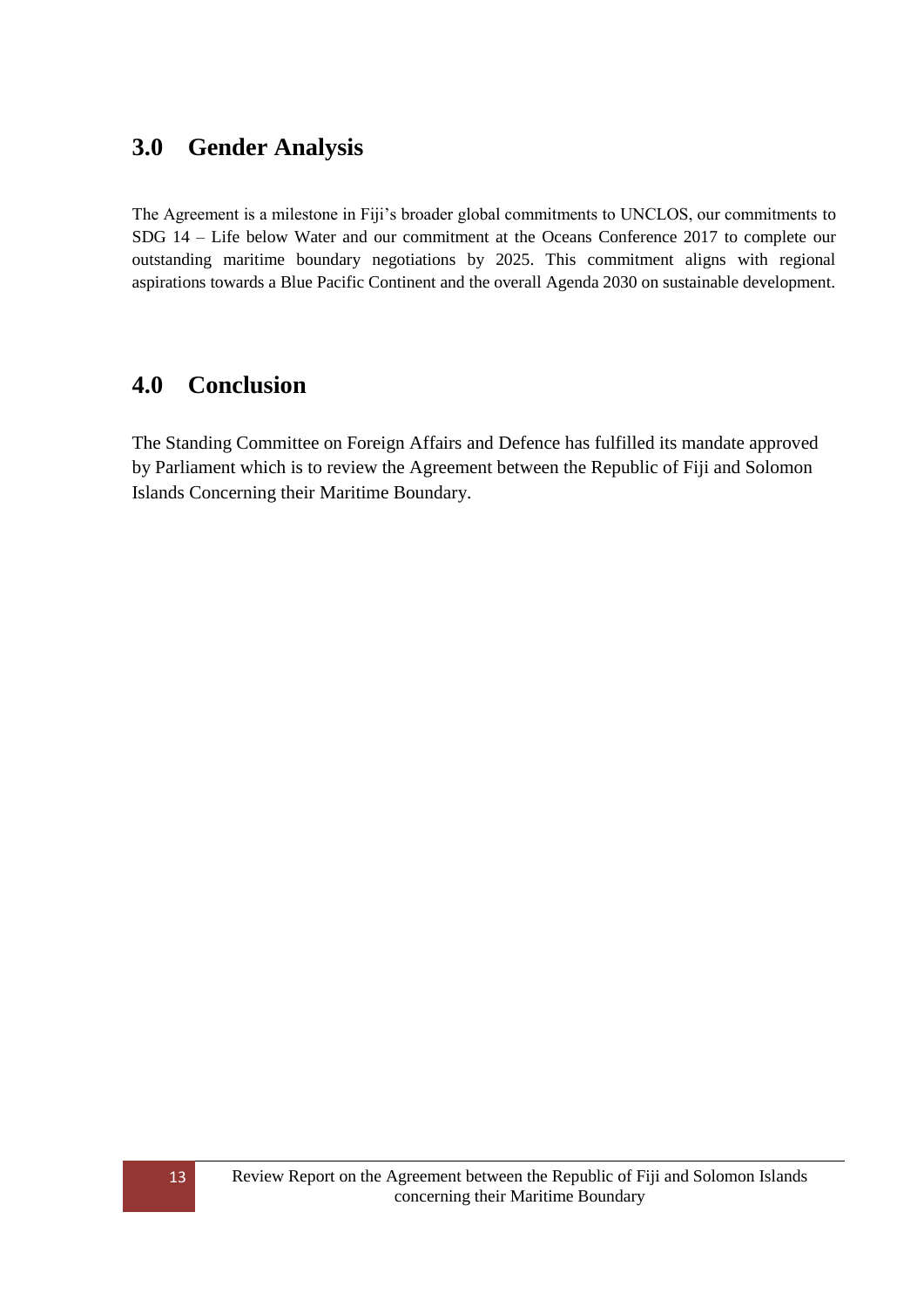## <span id="page-13-0"></span>**5.0 Members' Signature**

**Hon. Alexander O'Connor Chairperson**

**\_\_\_\_\_\_\_\_\_\_\_\_\_\_\_\_\_\_\_\_\_\_\_\_\_\_\_\_\_\_\_\_\_\_\_\_**

Hon. Dr. Salik Govind Hon. Pio Tikoduadua

**Deputy Chairperson** 

Hon. Selai Adimaitoga **Member** 

**Member** 

**Hon Anare Jale Member**